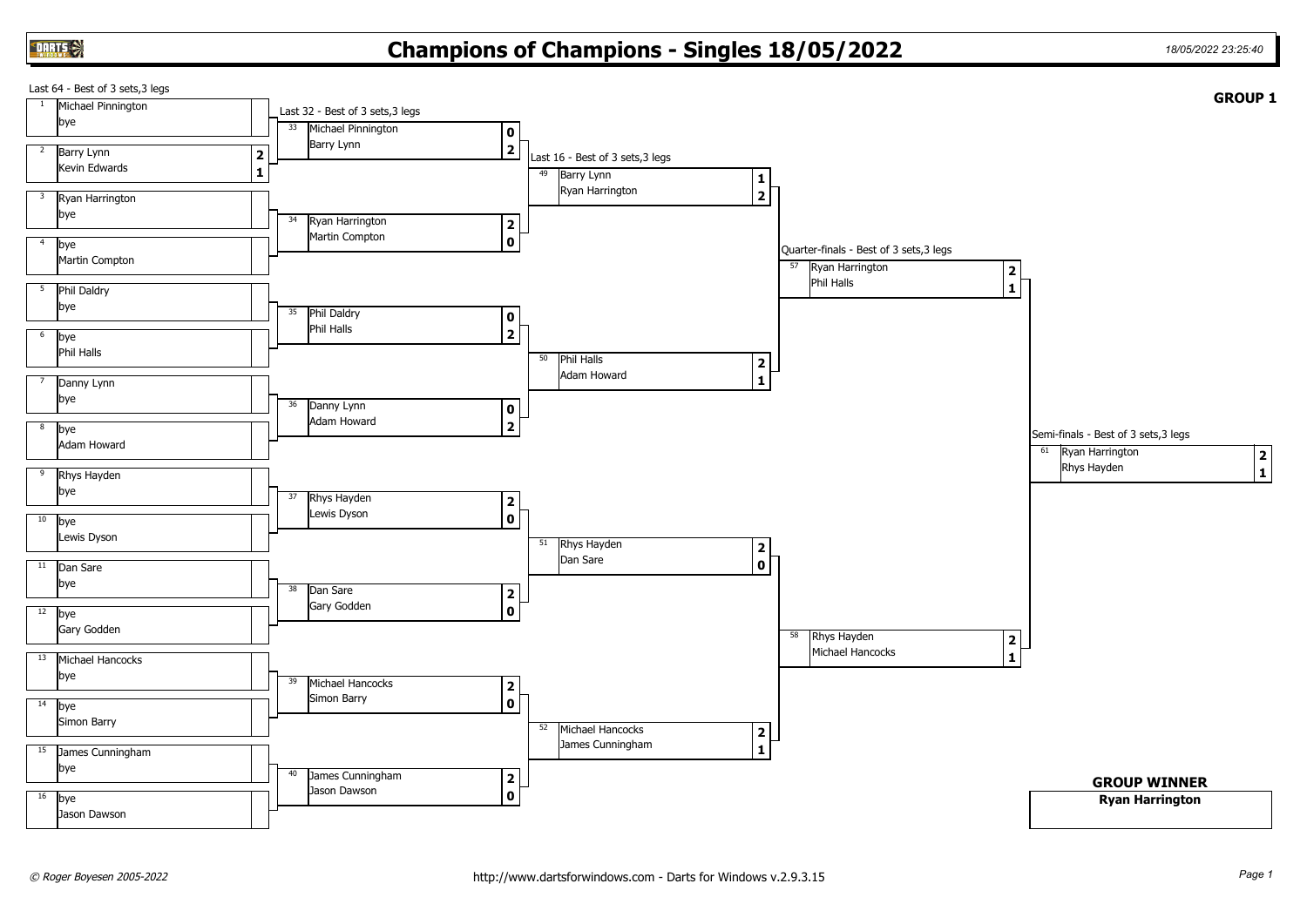## **Champions of Champions - Singles 18/05/2022** *18/05/2022 23:25:40*